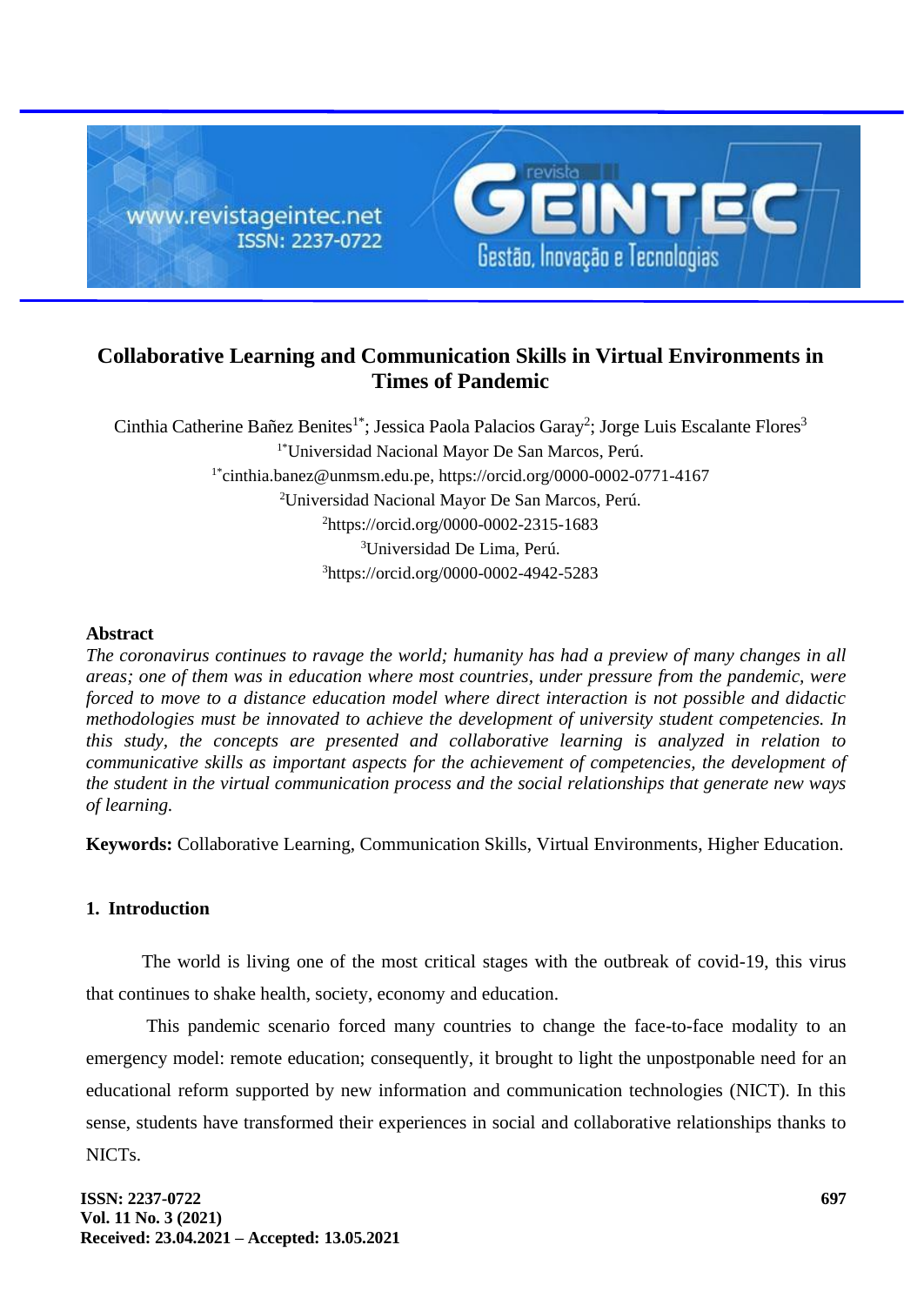Segrin (2000) indicates that people with good interpersonal relationships are able to adapt, be perseverant and are opposed to anxiety; therefore, it is elementary the improvement of students' communicative skills; these skills are achieved in a habitual way, but they can also be achieved through systematized exercise, this provides the development of them until reaching the very important communicative competence in this context of virtuality. This new remote education does not guarantee adequate university interaction nor does it solve the difficulty of impassive receptivity that was already observed in the face-to-face environment and that, in this new environment, generates even more complexity; therefore, the articulation of didactic strategies and methodologies in the virtual environment is urgent.

Collaborative learning in virtual environments is approached taking into account its three primary axes: participation, motivation and learning (Fernández and Valverde, 2014); its link with virtual environments turns out to be unavoidable in the current conjuncture even in a post-pandemic scenario. Guerra (2019) employs and points out the use of collaborative learning as a means to reach meaningful learning; in such learning, the teacher plays a primary role by organizing and supervising the process -learning of the participants consequently the development of competencies is achieved. Therefore, teamwork should be chosen, promoting communication and collaboration among users, fostering responsibility with the objectives set. Communication skills, in this context, play a fundamental role for optimal academic performance and interaction in the virtual environment and collaborative learning.

In this review study, a methodology based on the qualitative approach is used; the field of collaborative learning in virtual environments is approached and analyzed in relation to communicative skills as important aspects for the achievement of competencies in higher education based on the aforementioned theories and concepts.

### **2. Communicative Competence in Higher Education**

According to Hymes, cited by Tobón (2013), points out that, from the perspective of the context, when it comes to the grammatical rules of language (language skill), communicative competence is not developed: but, when people can determine when to speak and when not to speak; what to do and what not to do; with whom, where and how to speak; when they can perform various speaking activities, they can participate in communication activities and evaluate the participation of others. Therefore, in communicative competence, attitudes, values and motivations of language,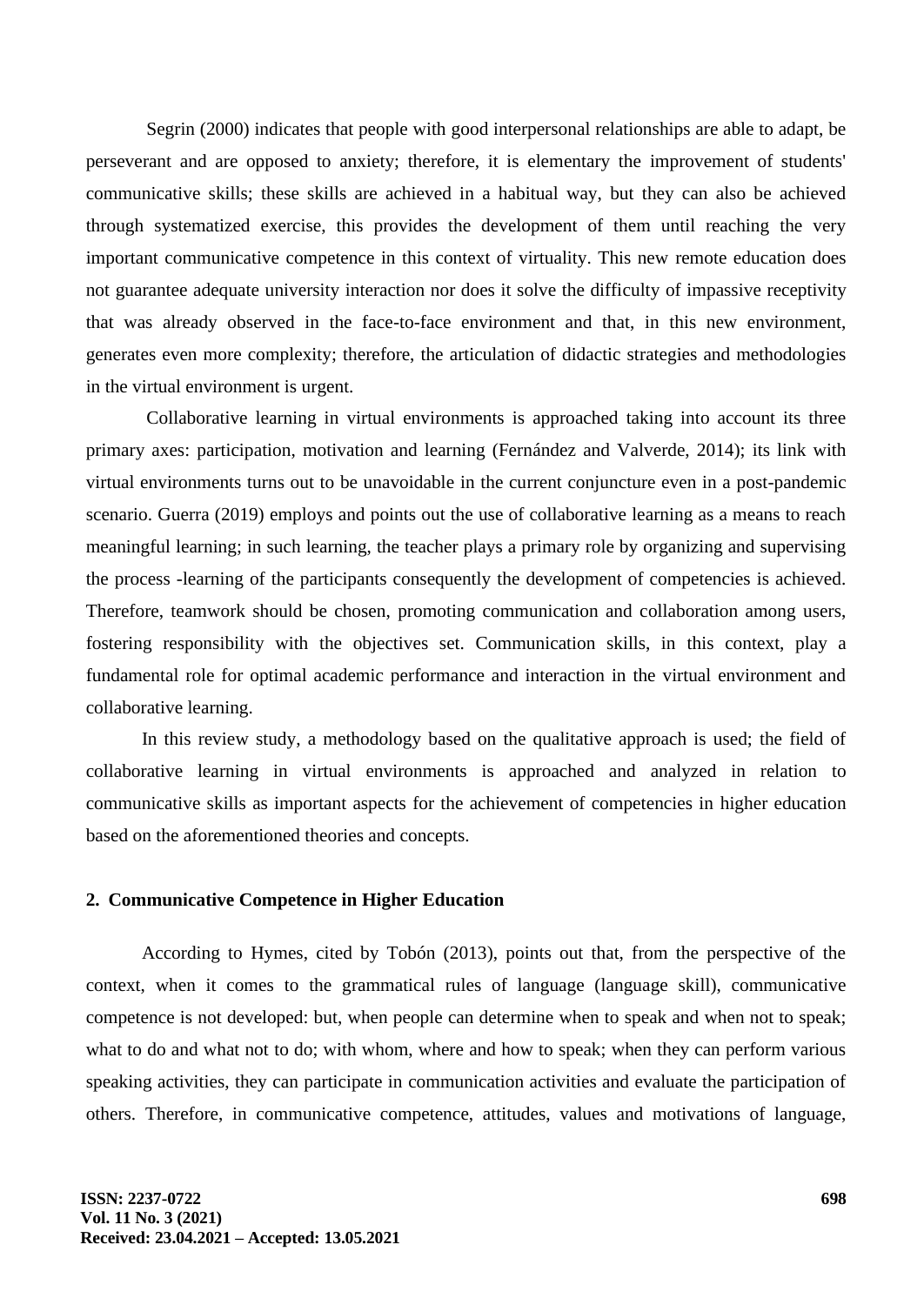characteristics and use of language will undoubtedly be considered, and even the interrelation between language and other referents of communicative action will be sought.

According to Habermas, quoted by Tobón (2013), the meaning of the term competence basically comprises communicative and interactive competences. This concept is different from what Wittgenstein said, because it is based on the vision of understanding something with another person, on the use of language. In this sense, it is taken into account under the philosophical axis, where people are seen as speakers and listeners who use language to understand something. The subject produces meaning within the same scope of use. Thus, communicative competences turn us into quality competitive professionals, even more so in this new century where globalization demands communicative skills that allow us to develop in any field.

#### **3. Communication Skills in Virtual Environments**

When talking about communication skills, we must consider two components: language and communication; the first starts from a form of communication between team members and the second are understood as the means by which information is emitted and received. If it is possible in all training cycles, this ability should continue to be developed in universities; but, unfortunately, this is not done in higher education centers when communication skills should be an important part of professional training, since these are improvable and we can train them.

In this regard, Barriga (2015) defines that the concept of communicative ability, understood as the process of language that will be strengthened in the process of human life, allows effective and skillful communication in all areas of communication. This can be found in everyday life as well as in the doing of things.

Language is not a typical representative of a particular group. In general, we are all able to develop language (unless there are physical or mental disorders). We have the capacity to know a language and if necessary we can create our own. This enables us to express our feelings, thoughts and so on.

A very important part of society is undoubtedly language. Because language is born and needs to be understood, it is not limited to personal norms, but also to the norms of specific communities. Therefore, a series of communicative skills must be developed so that we can become competent people.

Perez and Menocal (2014) pointed out that when there is an impairment of speech behavior, more attention to communicative skills is required. The author believes that the speech act has not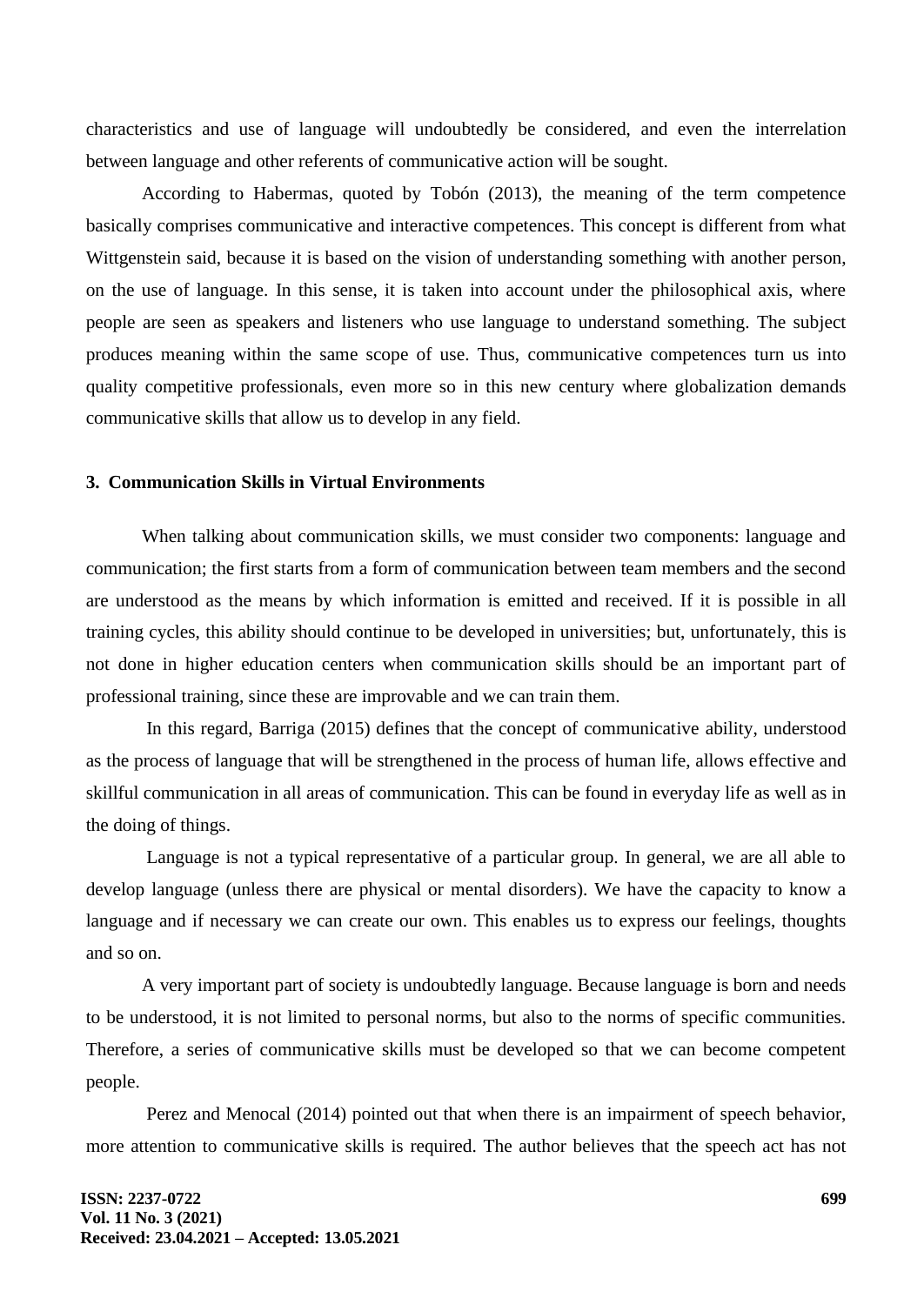been used correctly. Faced with this problem, beyond the scope of language teaching, it is necessary to reposition and seek improvement. Here the author expresses the importance and need for continuous training on the subject, which should be complemented in university environments, especially in the first cycles of study, although it would be interesting to have them in all cycles in order to train professionals with high and efficient communication skills.

Communication or language skills are the ways in which human beings use language for different purposes: communication, learning and thinking. There are 4 basic skills for assertive communication: listening, speaking, reading and writing. At the oral level of language, there is the ability to listen and speak, which correspond to the writing level. These skills can be divided into receptive capacity (listening and speaking) and productive capacity (speaking and writing). A core aspect for learning is that the contents, strategies and resources are within a social and cultural context with common interests and related expectations (Minzi and Bermudez, 2019).

Being able to show assertiveness, empathy to tolerate conflicts for the achievement of goals with peers seems to be the new modality to understand the social relations of learning (Toruño, 2020). A social relation became a depersonalized modality for the achievement of individual interests and does not seem to represent limitations; rather, it is much more effective for future life. To the social mechanisms that through communicative skills manage to establish agreements, solve problems, understand phenomena, produce better ideas or put them into action, we can call them modulation (Cea and De Vicente, 2019).

Then, social relationships and interest in learning achievement constitute collaborative learning (Blazquez et al., 2017). This reveals the interest in studying how social relationships are channeled through collaborative learning in virtual environments and their relationship with communicative skills in initial professional training. Likewise, collaboration in professional learning environments considers that human capital constitutes the primary resource available to organizations today (Arias and Navarro, 2017). So that obtaining a job is not only due to hard skills linked to the intelligence to do things; but to how we adapt ourselves to function in a chaotic whole and with different interests. Reason why it is necessary to know what are the characteristics of this human resource and, above all, to achieve an articulation with the organization (Gonzáles, López, Valdivia, & Carvajal, 2019). In other words, collaborative learning in virtual environments represents a capital opportunity for the depersonalized individual to integrate back into the team and belong again (Macías, López, Ramos, & Lozada, 2020). It becomes feasible if it is possible to identify which aspects of social relationships are related to communication skills.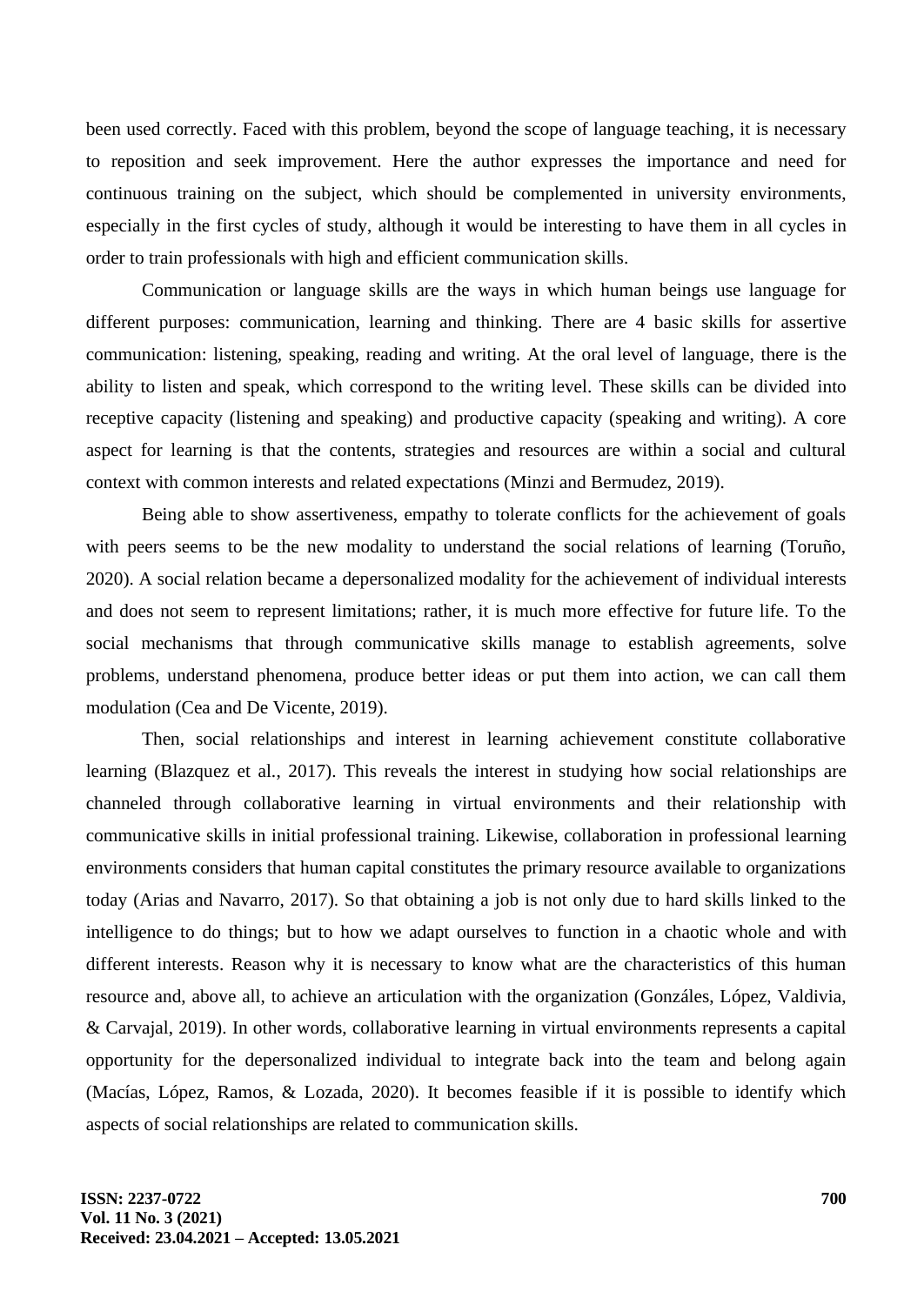Emerging technologies such as process automation in everyday activities, ranging from attendance marking to performance measurement, can couple skills that need to be exposed so that job improvements can be meaningful. Thus, there is a relationship between communicative skills from virtual environments with the achievement of professional activities (Jiménez, Salamanca, & López, 2018).

In the Peruvian university, the installed capacity, functionality and regulation of digital aspects has started with a reform of presentiality due to the pandemic. This new scenario has forced universities to have higher standards in connectivity, accessibility and, in many cases, has led to a complementarity of services with technology companies that implemented solutions and renewed the concept of digital education.

In this context, NICTs have had an impact on the way students relate to each other, since remote education provides new methods of communication skills and establishes other behaviors. Taking into consideration the above, bringing collaborative learning to the university and practicing it from virtual environments, can cause a positive and direct effect with the development or presence of communicative skills and this can be potentially necessary and essential for the scope of learning (Ramos, 2019). This new digital distance education requires a clear and continuous communication that is essential to build a good relationship and autonomous learning. If we have never learned to disseminate thoughts and ideas since we were young, we may face adverse situations in the workplace and academia throughout life. It seems amazing, but, among the most common blunders found in communication, is that individuals do not know how to listen to each other. Vanity struggles or anxiety that other people want to express can trigger conversations between deaf and mute people that can eventually lead to major conflicts.

#### **Collaborative Learning in Virtual Environments**

The pedagogical practice and its evolution towards active methodologies in the university refers that we can find similarities when constructing a definition of collaborative learning. There are pieces in common that other authors have worked on in their definitions.

For example, Delgado (2015) integrates aspects of group and team work. His definition is based on the principle of human interaction and how this is channeled into the construction of knowledge from the collective. It is a result of the interaction that is fulfilled only when there is reciprocal influence. This can be found in feedback.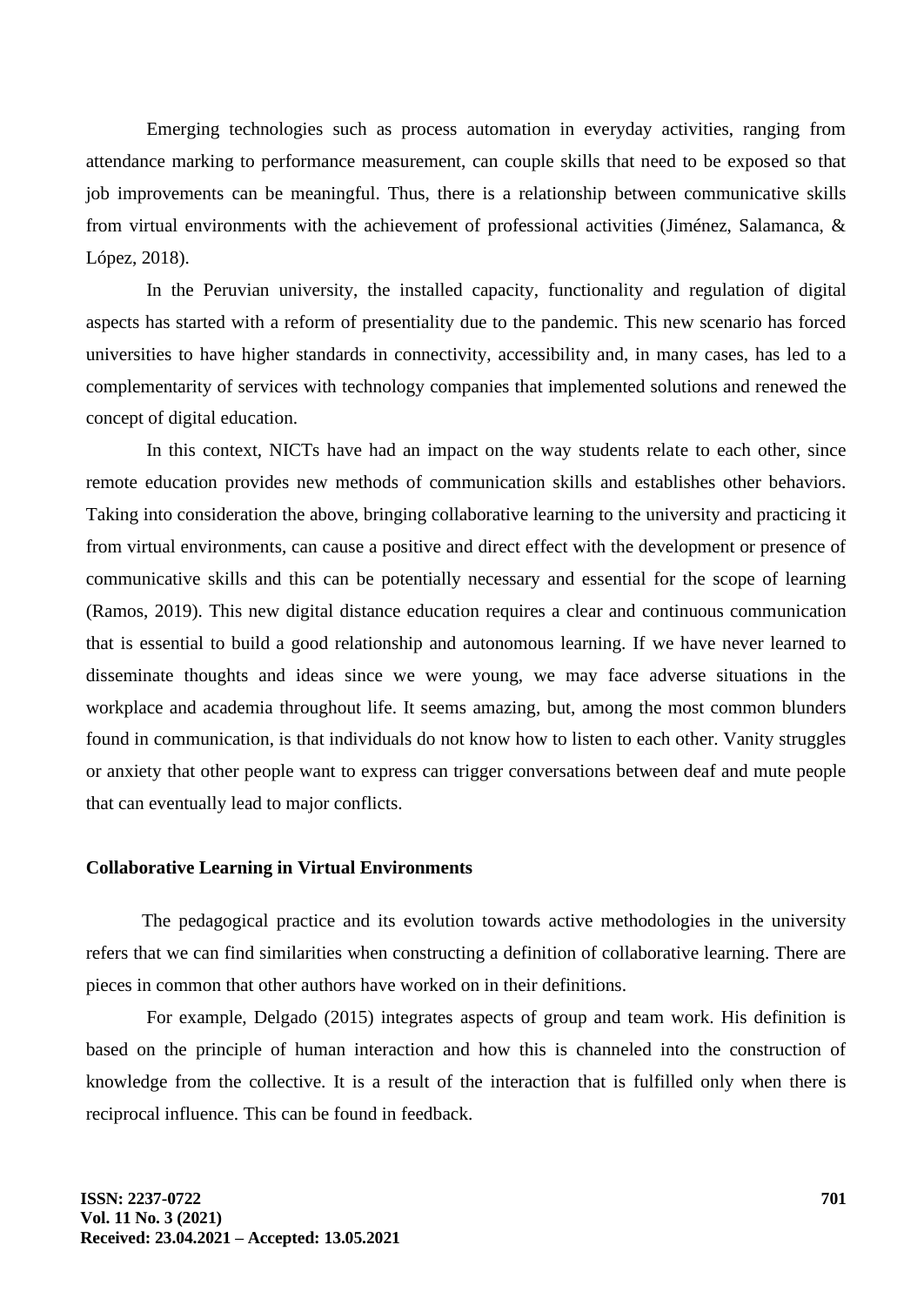For Guerra, Rodríguez and Artiles (2019), collaborative learning achieves common goals. This denotes a traceability that, in active methodologies, can be integrated to project-based or problem-based learning. In the university, students who can integrate into collaborative work will be able to make their professional goals, common goals, because they discover the need to communicate. These considerations are important for the formation of learning communities or interdisciplinarity itself.

Nakova and Romero (2019) define online collaborative learning as a progressive, interactive and reciprocal process among students. This reinforces the previous definitions by evidencing a complex chaining of information that can be mediated in a group and managed to be assimilated. Therefore, it is possible to understand the student's intention to form groups or collaborate because they want to enrich themselves and better understand what they are learning in the process.

Cea and María de Vicente (2019) make a fundamental difference between the terms cooperative and collaborative learning, indicating that cooperative learning refers to a face-to-face environment (classroom), while collaborative learning denotes interaction mediated with the use of technologies.

Higher education underwent a sudden change in all countries as it shifted from traditional classroom classes to remote education. This abrupt transition forces us to reflect on the teachinglearning revolution and NICTs. Undoubtedly, face-to-face teaching methodologies and strategies cannot be used in a synchronous or asynchronous environment, so this new remote modality must be analyzed in order to establish teaching strategies that achieve the development of competencies.

This vision, today, is a challenge for the accredited Latin American university that seeks educational excellence from the first years of studies. This ensures that aspects such as formative research or innovation can be present from the first classes and that they are methodologically compatible, making each research and innovation process a transversal process (Briceño, Correa, Valdés and Hadweh, 2020). Thus, although the concept of generic competencies in the university curriculum may seem old, it is a recent and standardized trend in the basic training of incoming students.

This leads us to the fact that not only teachers of advanced cycles should make use of active, participatory and collaborative methodologies for student learning (Silva and Maturana, 2017). But the methodologies must exist from the beginning of university training and must be adaptive and integrative of what may come in intermediate levels of learning (Cardona, Osorio, Herrera, & González, 2018). In such a way that the basic formation of the university student is of a cooperative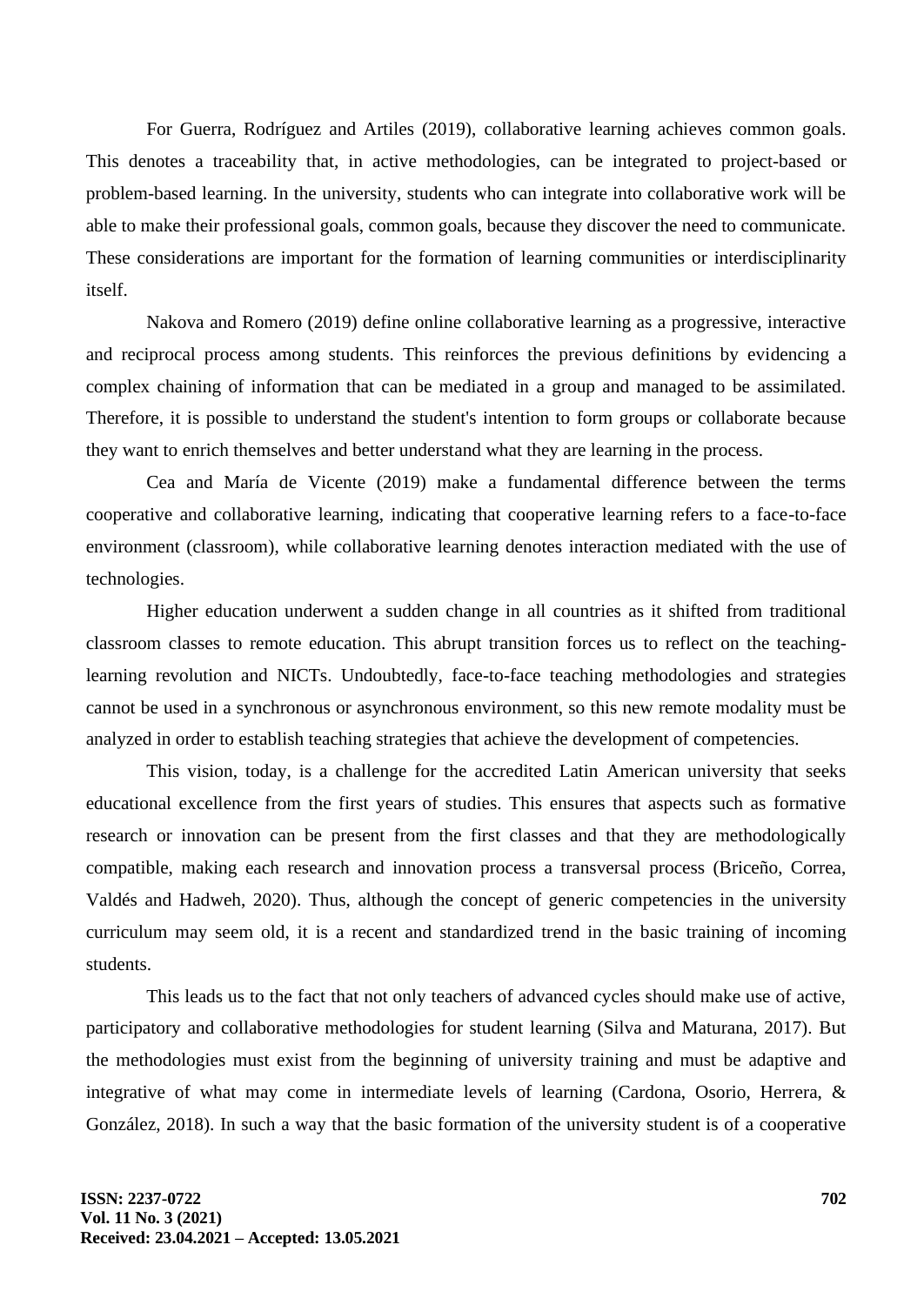competitiveness, with scenarios to solve real problems and continuous use of platforms, tools and digital resources.

Therefore, collaborative learning represents an opportunity for innovation in university teaching (Guerra, Rodríguez, & Artiles, 2018). With more complicated scenarios such as the global pandemic, virtuality became of vital importance for the continuity of formative activities and became a problem for all institutions that had not secured learning environments. This made collaborative learning even more relevant because it allowed the massification of platforms, networks and digital resources that only work with collective work. So its application and the passage from the business to the educational sectors have generated a revolution that reduces dropout and strengthens the interest in professional life in students of first cycles (Velazquéz-Durán, 2017).

In his research, Concha (2018) found that the tools that ensure communication among students are file management tools and tools that edit content; these strengthened collaborative learning of first cycle university students in the private higher education house in the capital of Peru. This revealed the need for an institutional policy for the use of virtual environments, the reinforcement of technological competencies and the modernization of available equipment to ensure learning.

#### **The Teacher in the Context of Collaborative Learning**

Another important aspect of collaborative work is the change of authority in the methodological differentiation between cooperative and collaborative learning. In cooperative learning, the teacher remains the center of learning; while in collaborative learning, it is the student. The teacher is a multifunctional and complex systematic tool that can articulate knowledge by being part of the information chain and always being in mediation. His role in collaborative learning is to ensure that collaboration is reciprocal, effective, and flexible and can guarantee the achievement of learning (Delgado, 2015).

In the midst of the digital era, we cannot imagine a teaching process without a mediating subject. But beyond what is mediated is the monitoring of how much what is being monitored works, where it takes the student and how much it manages to deepen (Blazquez et al., 2017). In addition to promoting collaboration among students, the role of mediators is primarily to intervene through teacher-student interaction. Similarly, McWilliam believes that the role of the teacher is no longer the role of the "wise man on the stage", but has become the role of "guide alongside students", there is still a long way to go.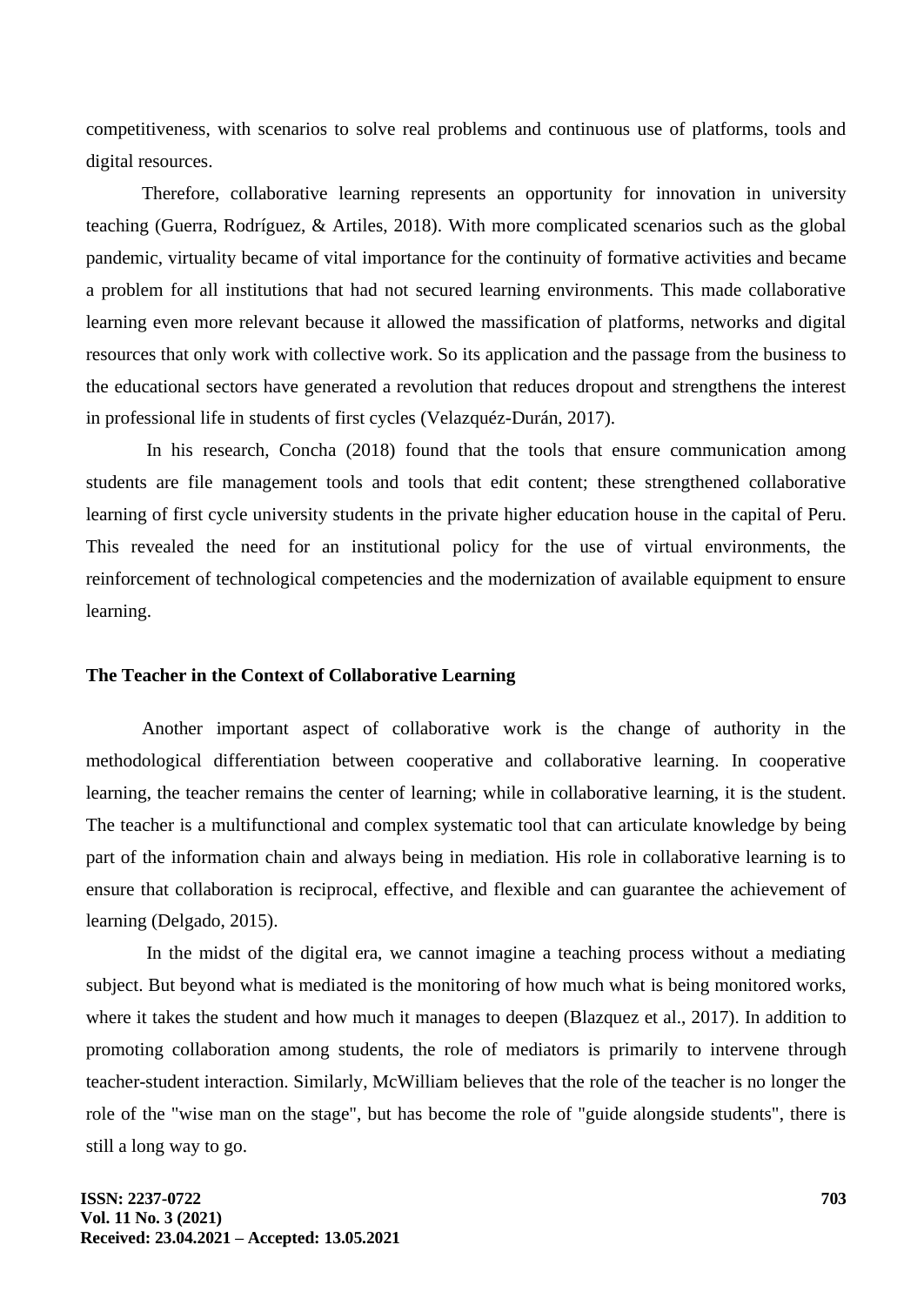For Terroni (2014), in a virtual collaborative environment, the mediation of teachers will be more important, because it will reduce the frequency of their intervention, which will help the autonomy of the team and respect for diverse opinions; it will also make modifications to remake the classroom and develop group products. At this point, it can be assumed that the amount of teacher mediation and intervention will depend on the autonomy and participation of the group members.

#### **Collaborative Learning Strategies through Virtual Environments**

Salinas (2012) warns that the university learning of the future is not only related to institutional networks with virtual platforms or online forums. It is about a real transformation of the educational model in each university, based on virtual networks for personal communication between students, administrators, teachers and authorities. Virtual networks must ensure flexible, innovative and constantly developing environments. With respect to methodology, those that have the student at the center of learning should be promoted. Therefore, it is not enough to have platforms and an automated mail or response system. Virtual networks can start from connectivity criteria to ensure that virtual communication takes place in equitable and diverse circumstances.

For this reason, Cenich and Santos (2005) conducted descriptive research on online learning indicating that activity theory benefits students and improves collaborative tasks. Since users hardly need instructor intervention during the activity, they are considered to have a strong sense of responsibility and autonomy. The indicators of the study results clarify the appropriate level among different goals such as group interaction, independent ability, and ability to make decisions, make work recommendations, and evaluate work progress.

Galán (2017) reveals an ethical aspect in collaborative learning. As the fulfillment of common goals and interaction are of utmost importance, students can moderate a very significant coexistence by understanding that failing their peers implies losing knowledge, experience or creative capacity. It is very convenient to learn collaboratively to ensure a healthy coexistence. Similarly, Roselli (2016) identifies that collaborative learning is a favorable negotiation for the group. It makes group collaboration not circumstantial but permanent and daily. In virtual environments such as online games, social networks, digital communities or learning platforms, it always becomes necessary to collaborate. It goes from personalization to intersubjectivity.

Therefore, due to the complex changes faced by the university, the technological improvements that the industry has incorporated, the change of educational paradigm, it becomes necessary an active methodology that collects the best of the latest pedagogical approaches and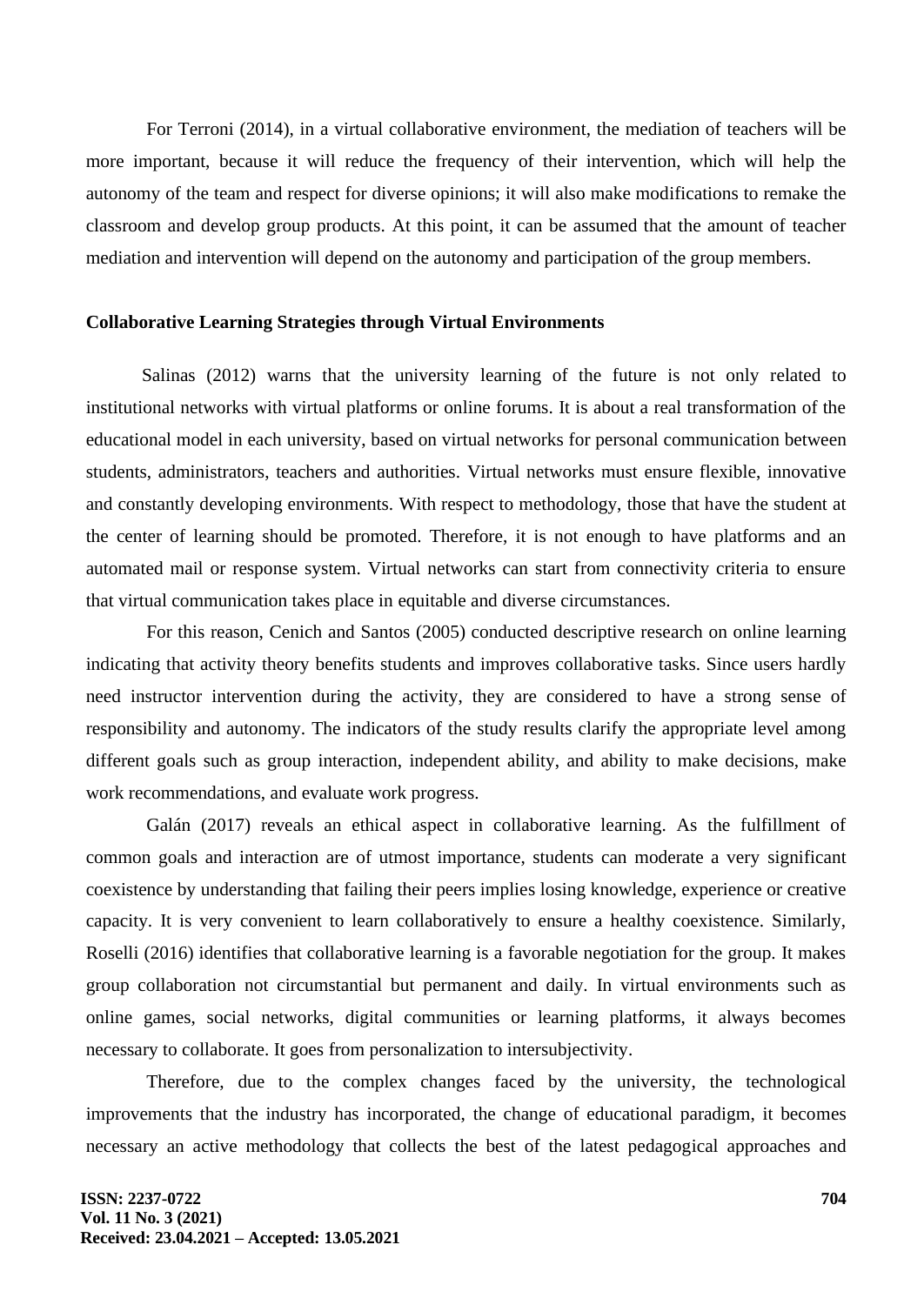transforms them into opportunities for the integration of students, the deepening of knowledge and the improvement of the welfare of the community (Jiménez, Martelo, & Jaimes, 2018).

In addition, the integration of NICTs brought about by the latest telecommunications singularity provides students with unprecedented multimedia resources to advance in the deepening of knowledge. Working in teams, solving a real problem from a creative community and with communication tools represents a new learning environment and makes collaborative learning a new educational phenomenon (Macías, López, Ramos and Lozada, 2020).

Algorithmic search engines, programming and web design, the internet, big data, machine learning, simulated communication, make the construction and exchange of knowledge very dynamic and complex. In university scenario that can only be taken advantage of by updated teachers with teaching and research laboratories, under a flexible curriculum, internationalization opportunities, and continuous improvement. Of all this, the organization of learning systems continues to be the great challenge for the university (Vargas, Yana, Pérez, Chura and Alanoca, 2020). People no longer attend university to take notes and pass exams that later turned into endless hours of practice or internship to then get a certification and get a job until they retire and die. Learning at university implies, on the one hand, the achievement of autonomous learning and, on the other hand, the use of collaborative learning capable of taking advantage of virtual environments to achieve community welfare goals.

So, does learning imply only social interaction and participation? The difference between pedagogy and andragogy also lies in the fact that the pedagogical process is one of teaching-learning, while that of the university is one of orientation-learning. Understanding the difference between teaching and guidance also implies accepting the differences between the mediation and tutoring of learning. While in the school there was a basic curriculum for fundamental learning; in the university, the study programs have to periodically modernize the curricular plan, because they must be adapted to the needs of the State and the market (Cárdenas, 2020).

## **4. Discussion**

The educational system has been forced to mitigate its current state of health crisis, renewing its forms of learning supported by technology; this new modality has revealed the serious shortcomings in the use of didactic methodologies in virtual environments and with it the great problem of students lacking communication skills to perform and interact adequately in educational platforms.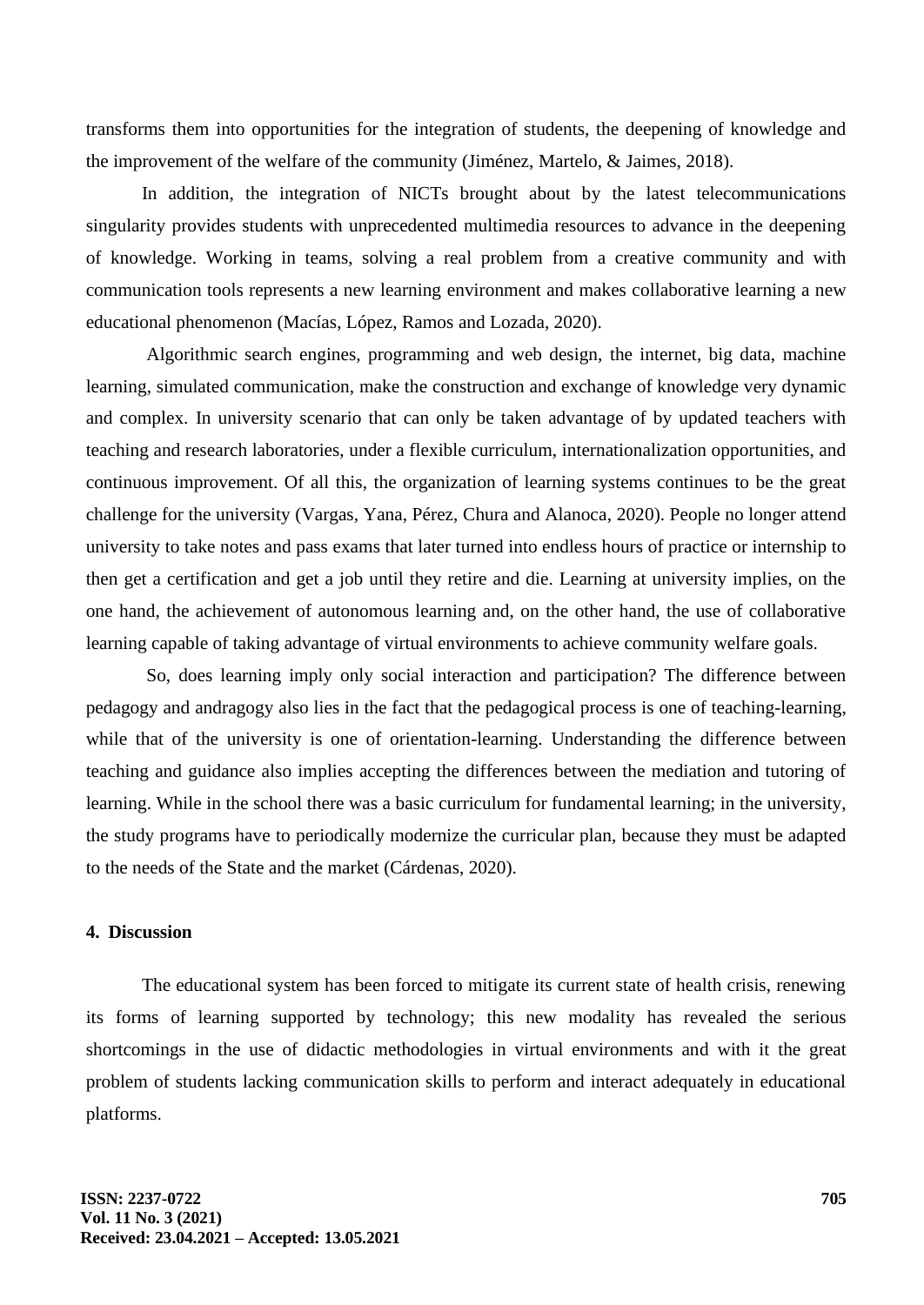According to UNESCO (2015), in Latin America and the Caribbean, university education must undergo a democratic digital transformation with equal opportunities. Despite what has been achieved in the last 15 years, the results in terms of competitiveness are still individual and personalized. García and Sempértegui (2018) mention that the aim of an education for all does not only imply mass education; but a commitment to educate from the collectivity, recognizing cultural, personal differences and articulating consensus that ensures equality and democratic coexistence. This in order to articulate learning with technological scenarios as human beings reach working and professional training ages. Therefore, in spite of the basic competencies of the curriculum, it is necessary to articulate these with the basis of intermediate or generic competencies at a higher level. This highlights how incipient progress has been made in professional training, communication skills and collaborative work as a basis for competitiveness and consolidation of professional capital (Macías, López, Ramos and Lozada, 2020).

It can currently be observed that not all students achieve the same level of communication skills or commitment to the teams they work with in this new virtual environment in which collaborative work is mainly used. For example, it is visualized in the discussion forums the lack of university students of not being able to spin opinions in an assertive way, revealing the deficit of text production and critical reading skills that are fundamental in the pre-professional stage (Córdoba, Castelblanco, & García, 2018). Learning communities are affected such as group work activities, plenary, preparation of exhibitions, since they are not fully complied with due to the lack of listening or speaking skills, among others (Nakova and Romero, 2019).

The latest educational models consider that communication skills and group work should be taught from the beginning of professional training (Vargas, Yana, Pérez, Chura and Alanoca, 2020). Addressing collaborative learning in virtual environments allows identifying new phenomena such as social relationships in virtual environments and how this is linked to communicative skills in a scenario of university training by competencies and starting from the sociocultural theory of learning, educational technology, constructivism and cybernetic theories of learning (Quintero, 2017).

#### **5. Conclusions**

The application of new technologies in learning has arrived not to leave; this is only a step towards future forms of process-learning that, assisted by NICT, will allow a new way of acquiring knowledge by enhancing the procedural, attitudinal and cognitive levels; consequently, higher education needs to include didactic strategies and methodologies that are up to this new challenge to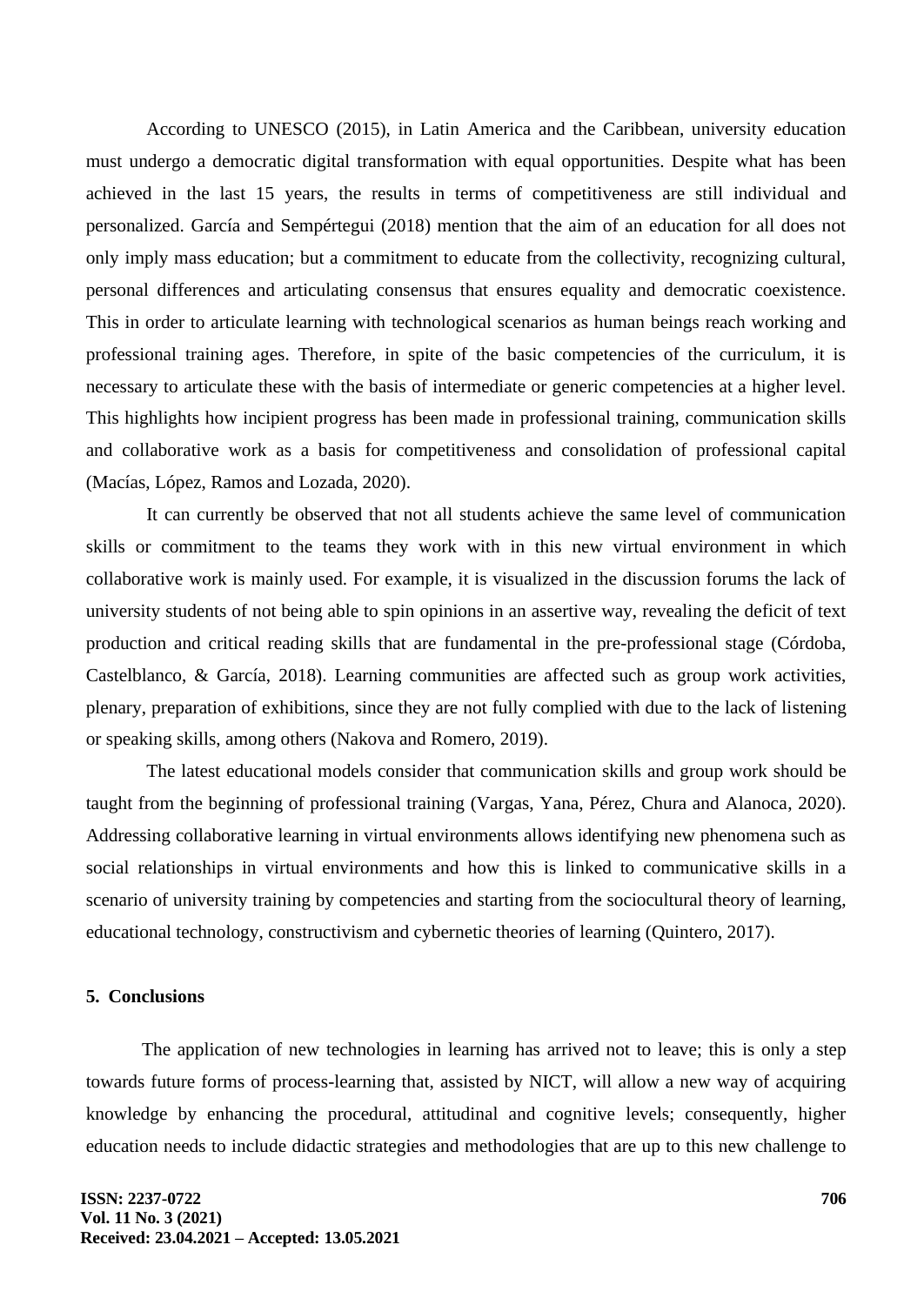achieve and develop the integral professional training of the student. SARS-CoV-2 placed us in a scenario where we are witnessing new learning phenomena such as social relationships in virtual environments and these, in turn, initiated thanks to the communicative skills of students in a context of university training by competencies that starts from the sociocultural theory of learning, educational technology, constructivism and cybernetic theories of learning such as connectivism (Quintero, 2017).

## **References**

Arias, M. and Navarro, M. (2017). Epistemology, Science and Scientific Education: premises, questions and reflections to think about scientific culture. *Research News in Education, 17*(3), 774-794. <https://dx.doi.org/10.15517/aie.v17i3.29878>

Barriga, M. (2015). Communication competencies in the curricula of the Faculty of Sciences and Education of the UD in Bogota, Colombia. *The Artist* (12), 145-158. http://www.redalyc.org/pdf/874/87442414010.pdf

Barrios, N., Luchón, M. y Gómez, M. (2019). Andragogy and Praxeology: Trialectic for transformation from university communication. *INNOVA Research Journal, 4*(3.2), 63-79. https://doi.org/10.33890/innova.v4. n3.2.2019.1057

Blazquez, A., González-Mas, C., Giner, R., Ibanez, D., De Luís, A., Castellano, G. and Santa Marina, P. (2017). Multidisciplinary Collaborative Learning in virtual environments with students of different university degrees. *In R. Roig-Vila, Research in university teaching. Designing the future through educational innovation,* 939-950. http://rua.ua.es/dspace/handle/10045/71081

Briceño, M., Correa, S., Valdés, M. and Hadweh, M. (2020). Educational management model for programs in virtual learning mode. *Journal of Social Sciences, 26*(2), 286-298.

Camacho, R.; Rivas, C.; Gaspar, M. y Quiñonez, C. (2020). Innovation and educational technology in the current Latin American context. *Journal of Social Sciences (Ve), 26*, 2020 Universidad Del Zulia, Venezuela http://www.redalyc.org/articulo.oa?id=28064146030

Cardenas, O. (2020). Andragogy and its interdisciplinary character in university education. *Digital Journal of Research and Postgraduate, 1*(1), 77-88. [https://redip.iesip.edu.ve/wp-content/uploads/2020/01/La-andragog%C3%ADa-y-su](https://redip.iesip.edu.ve/wp-content/uploads/2020/01/La-andragog%C3%ADa-y-su-car%C3%A1cter-interdisciplinary-en-la-educaci%C3%B3n-university.pdf)[car%C3%A1cter-interdisciplinary-en-la-educaci%C3%B3n-university.pdf](https://redip.iesip.edu.ve/wp-content/uploads/2020/01/La-andragog%C3%ADa-y-su-car%C3%A1cter-interdisciplinary-en-la-educaci%C3%B3n-university.pdf)

Cenich, G. and Santos, G. (2005). Project-based learning proposal and collaborative work: experience of an online course. *Electronic Journal of Educational Research, 7* (2). http://redie.uabc.mx/vol7no2/contenido-cenich.html

Córdova., J. and García, A. (2018). Development of cognitive-linguistic skills in science under the modality of remote virtual education. *Didactic research, science teaching,* 163-178. https://doi.org/10.5565/rev/ensciencias.2189.

Cardona, S., Osorio, A., Herrera, A. and González, J. (2018). Attitudes, habits and strategies for reading higher education ins and outs. *Education and Educators, 21*(3), 482-503. http://dx.doi.org/10.5294/edu.2018.21.3.6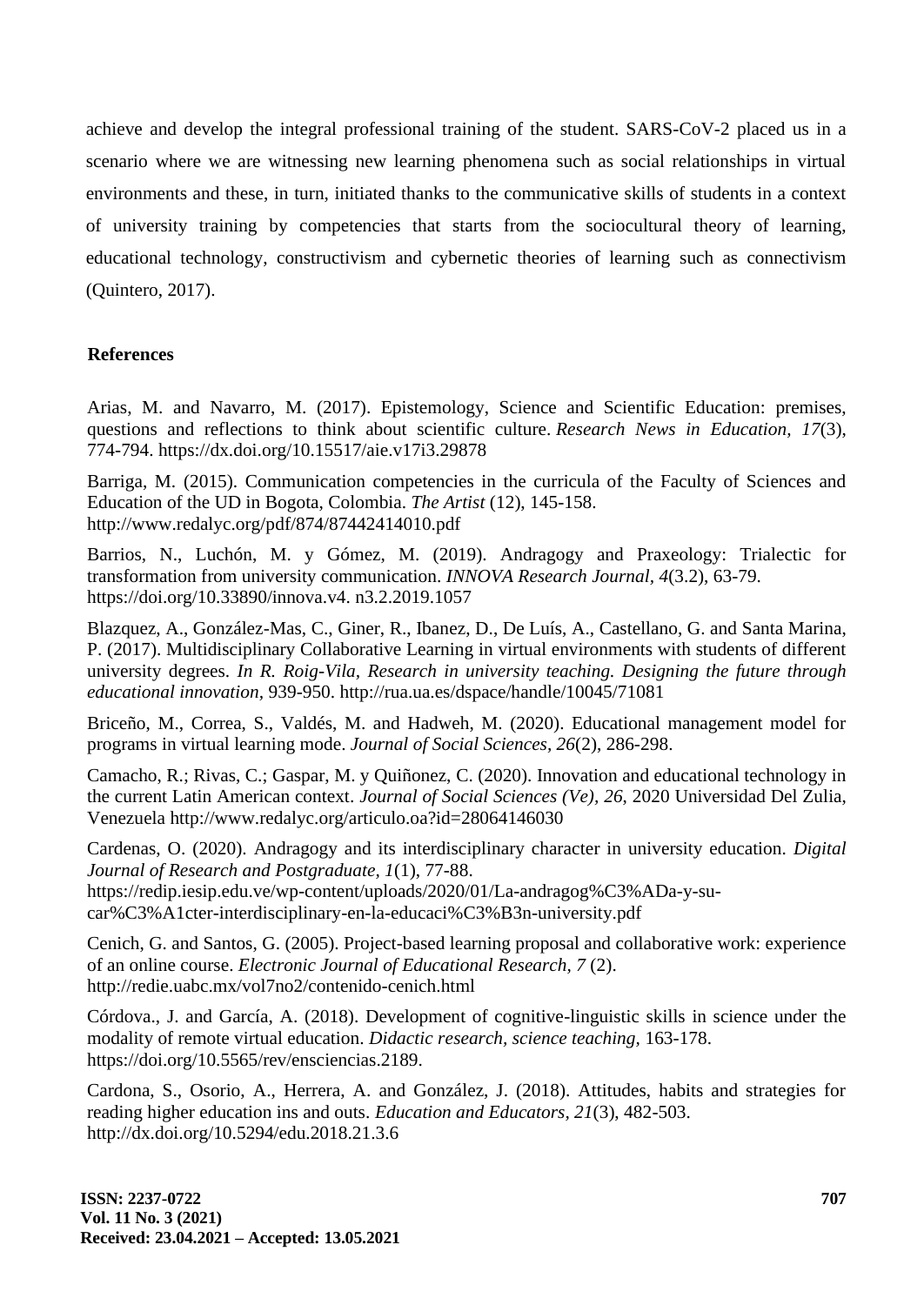Cea, N. and María de Vicente, A. (2019). Online collaborative learning in higher education. Proposal and implementation in a bachelor's degree. *VI Ibero-American Conferences on Educational Innovation in ICT and TACs*, Las Palmas de Gran Canaria, 411-416.

https://accedacris.ulpgc.es/bitstream/10553/58109/2/Aprendizaje\_colaborativo\_on\_line..pdf

Shell, C. (2018). *Use of virtual environments and strengthening collaborative work in first-cycle students of the Faculty of Law of the Private University of San Martín de Porres, period 2016-II (Master's Thesis).* Lima: Universidad Inca Garcilazo de la Vega.

http://repositorio.uigv.edu.pe/bitstream/handle/20.500.11818/4482/TESIS\_CONCHA\_CARMEN.pdf ?sequence=1&isAllowed=y

Delgado, K. (2015). *Collaborative learning, theory and practice.* Lima: Universidad Nacional Mayor de San Marcos.

Diaz-Soler, C. (2021). It is appropriate to train man if he should be such: The magna dictatorship of Comenius and the problem of formation. *Pedagogy and Knowledge* (54), 85-96. https://doi.org/10.17227/pys.num54-11803

Dominguez, J. (2016). Pedagogical renewal: From intellectualist instructionism to educational holisticism. *Pedagogical Trends* (27), 43-76. https://doi.org/10.15366/tp2016.27.001

Fernández, M. and Valverde, J. (2014). Practice communities: a model of intervention from collaborative learning in virtual environments. *Communicate Magazine, 42*, 97-105

Galán, D. (2017). *He carried out this research to obtain the degree of master in research and university teaching, on the thesis entitled "collaborative learning and the production of texts in students" Ica, Peru.*

García-Blanco, M. and Cárdenas-Sempértegui, E. (2018). Employment insertion into Higher Education. *The Latin American perspective. Education XX1, 21*(2), 323-347. https://doi.org/10.5944/educxx1.16209

González-Maura, V., López-Rodríguez, A., Valdivia-Díaz, J. and Carvajal-Coello, K. (2019). Climate of teaching that favors learning. A study at the Faculty of Engineering of the University of Atacama. *Education Journal*, *43*(2), 344-362. <https://dx.doi.org/10.15517/revedu.v43i2.32773>

War, M., Rodriguez, J. and Artiles, J. (2019). Collaborative learning: innovative experience in university students. *Journal of Studies and Experiences in Education, 18*(36), 269-281. https://doi.org/10.21703/rexe.20191836guerra5

Jiménez-Becerra, I., Salamanca-Espinoza, L. and López-López, L. (2018). Implementation of personal learning environments to strengthen communication skills. *Folios* (47), 119-132. <http://www.scielo.org.co/pdf/folios/n47/0123-4870-folios-47-00119.pdf>

Macías, J., López, J., Ramos, G. y Lozada, F. (2020). Virtual environments as new learning scenarios: the management of online platforms in the academic context. *Rehuso, 5*(3), 62-69. Recovered de: https://revistas.utm.edu.ec/index.php/Rehuso/article/view/1684

Nakova, E. and Romero, M. (2019). Perceptions about the influence of learning styles on collaborative learning in virtual environments. *Electronic Journal of Educational Technology* (69), 23-35. https://doi.org/10.21556/edutec.2019.69

Perez, Y., and Menocal, A. (October-December, 2014). Spanish grammar in the linguistic and literary training of students of the Spanish literature career. *Scientific Journal of Pedagogical Athens, 4*(28), 50-59. http://www.redalyc.org/html/4780/478047204005/